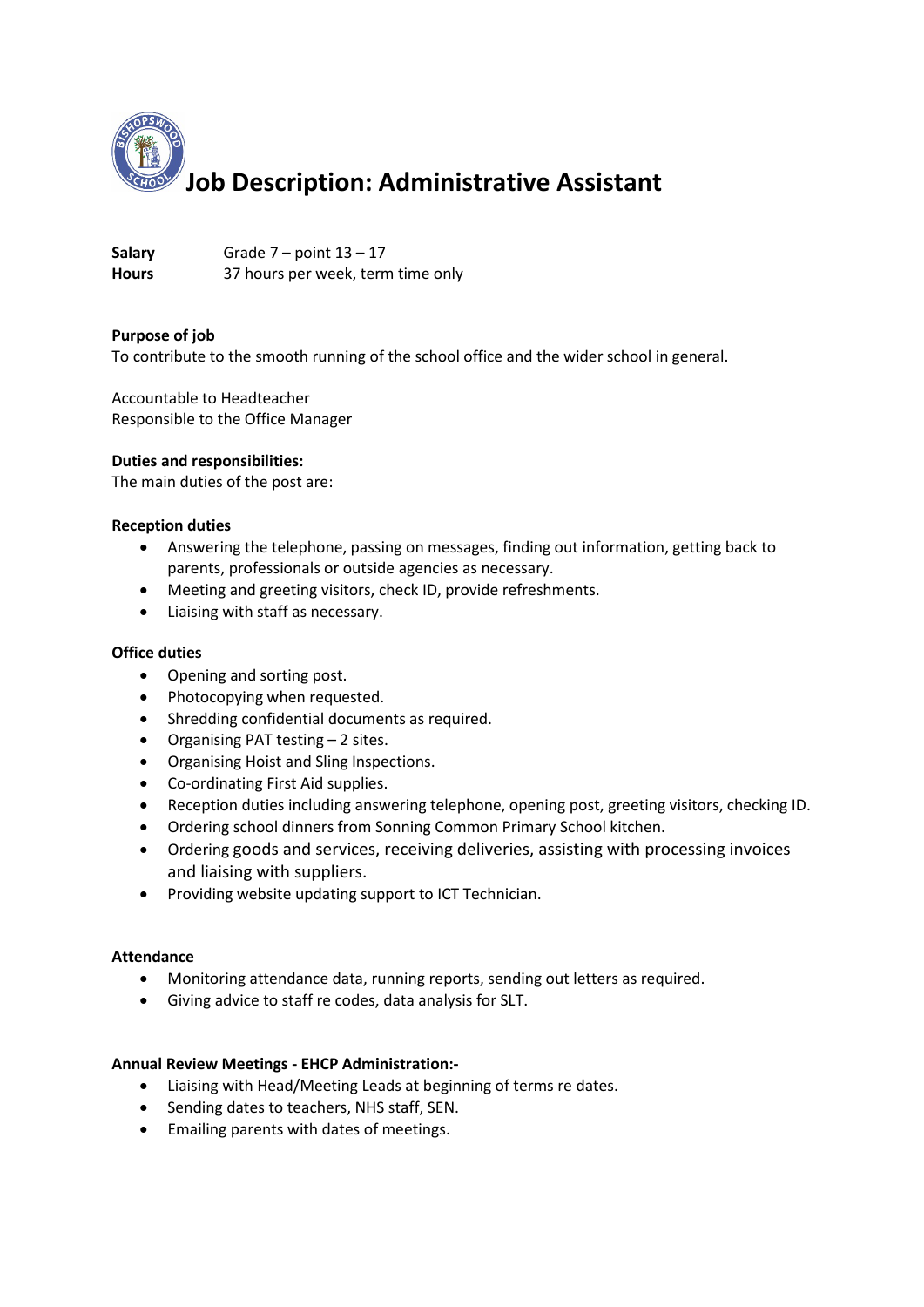## **In Preparation of Meeting:**

- Ensuring teacher's report is received by deadline.
- Proof-reading reports before sending to Head/Meeting Lead for final checking.
- Sending report home with covering letter and with a copy of EHCP and any other reports.
- Setting up TEAMs meeting/book meeting room inviting attendees.
- Preparing ROAR for meeting.
- Sending paperwork to Meeting Lead and teacher.
- Arranging Translator if required.
- Attending meetings to take notes for the ROAR.

### **After meeting:**

- Proof-reading ROAR and EHCP format as necessary.
- Getting ROAR signed by Head.
- Scanning ROAR and Egress/email to teacher, SEN and NHS staff, as appropriate.
- Sending copy of signed ROAR home with covering letter.
- Filing paperwork..
- Throughout the whole process update schedule

### **NHS admin:-**

- Point of contact for Immunisations circulating information to parents and teachers, checking availability of medical room, monitoring NHS Cinnamon system for consent given/declined.
- Point of contact for Clinics (Paediatrician and Orthoptics) booking medical room, notifying teachers.

#### Dealing with **taxi** queries.

Occasional covering in classroom if short staffed (normally for a short period of time).

Other duties as may be reasonably requested by the Office Manager or Senior Leadership Team.

### **Staff should:**

Refrain from smoking on the school site in accordance with the Oxfordshire **"No Smoking" Policy** in County Council workplaces.

Believe in the **equal opportunities of children** irrespective of their sex, colour, religion or disability and follow OCC and the school's policies / guidelines

Take appropriate responsibility for one's own **health, safety and welfare** and the health and safety of pupils, visitors and work colleagues in accordance with the requirements of legislation and locallyadopted policies; including taking responsibility for raising concerns with an appropriate manager.

Oxfordshire Schools are committed to **safeguarding** and promoting the welfare of children and young people and expect all staff and volunteers to share this commitment. This post involves the type of work with children and young people that requires applicants to undertake a Disclosure and Barring Service check. The possession of a criminal record will not necessarily prevent an applicant from obtaining this post. All users are considered confidentially and according to the nature of the role and information disclosed.